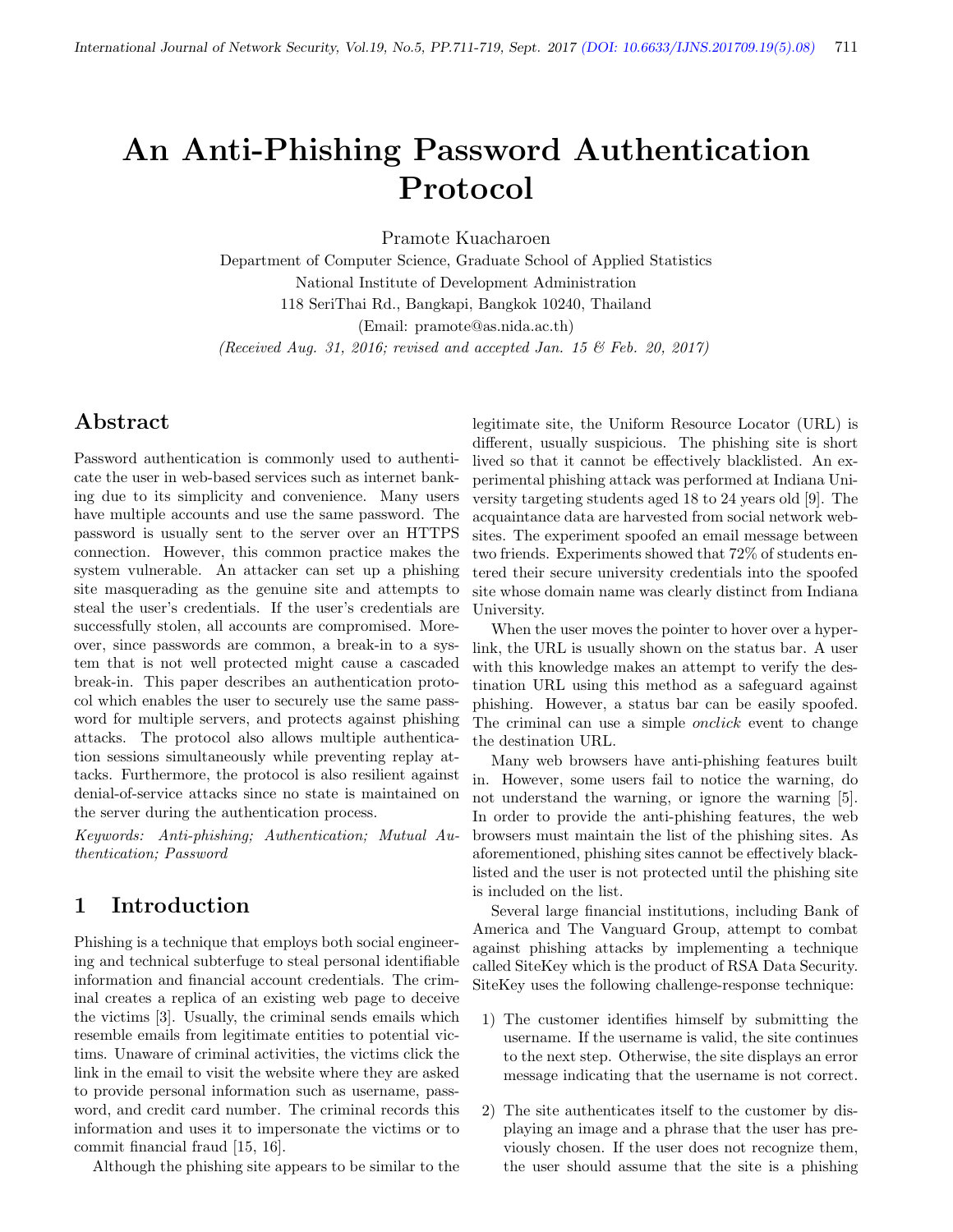site and should not proceed. If the user recognizes the displayed information, the user may consider that the site is authentic.

3) The user authenticates oneself by supplying the password. If the password is correct, the user is authenticated.

In practice, SiteKey is ineffective [19, 24]. People do not notice or do not care when the SiteKey is missing. Moreover, SiteKey technique has a security design flaw. The criminal can learn whether or not the username exists. The rationale of SiteKey is that the phishing site does not have the customer's SiteKey. However, the phishing site can obtain the correct SiteKey from the genuine site, and then displays it to the user.

The Anti-Phishing Working Group (APWG) reported that phishing attack numbers declined 20 percent from late 2012 to early 2013. This was due to a precipitous drop in virtual server phishing attacks, where the criminal seizes control of a web server that hosts many unique domains and then creates phishing pages for those domains [7]. According to APWG, trends indicate phishing levels returning to the levels seen prior to the recordsetting highs of 2015. Therefore, these criminal activities are still prevalent and an effective anti-phishing attack technique is needed.

The purpose of this research is to design and implement an authentication protocol which is secure and protects the user against phishing attacks. The following requirements are the design goals of the anti-phishing password authentication protocol.

- The protocol must protect users against phishing attacks.
- The protocol must allow users to safely use the same password across many websites.
- The protocol must achieve user authentication without reviewing the password to the server at any point.
- The protocol must be secure against known attacks.

This paper consists of five sections. Section 1 introduces the motivation of the paper. Section 2 describes background information and related work in the area of phishing and password authentication. Section 3 presents the design of the anti-phishing password authentication protocol. Section 4 provides the security analysis of the protocol. Finally, Section 5 concludes the paper.

# 2 Background and Related Work

This section provides background and related work which includes phishing, password authentication, cryptographic challenge-response authentication, and existing anti-phishing password-based protocols.

### 2.1 Phishing

Phishing is the attempt to obtain sensitive information such as usernames, passwords, and financial information by masquerading as a trustworthy entity in electronic communication [14]. Phishers use social engineering schemes using spoofed emails purporting to be from legitimate businesses and agencies. The schemes are designed to lead victims to counterfeit websites and deceive the victims into divulging sensitive information.

APWG publishes quarterly phishing attack trends reports. Figure 1 shows the phishing trends. The total number of unique phishing reports received has sharply risen from year 2012 to year 2015. Phishing has been increasingly threatening individuals.



Figure 1: Phishing trends

Phishers usually send emails impersonating trusted entities luring victims to visit phishing sites. Phishing targets the user who has no knowledge about social engineering attacks or internet security [8]. Figure 2 shows an example phishing email which pretends to be from PNC Bank asking its customer to sign in by clicking on the link. The link displays the URL of PNC Bank. However, when the victim clicks on the link, the phishing site is shown. An unsuspecting customer who has an account with PNC Bank would sign in as instructed in the email. By doing so, the customer unknowingly gives the phisher their account credentials.

For an HTML page, the displayed link and the actual link can be different. When user moves a pointer over the link, the status bar shows the actual URL. This may give some confidence to the user who is familiar with browsing the Web. However, a status bar can be programmed to display whatever the phisher desires. A user with some technical knowledge is likely to be a victim for a status bar spoofing. When the user clicks the link, the actual link shows on the browser's address bar. The phisher tricks the victim by using a site name similar to the real site by misspelling the name. For example, the phisher may use letter 'a' instead of letter 'o', '1' instead of letter 'l', or '0' instead of letter 'o'. When the user glances at the address bar, the user assumes the website is legitimate. The phisher may also employ a poorly written redirection program from the real website to the phishing site. The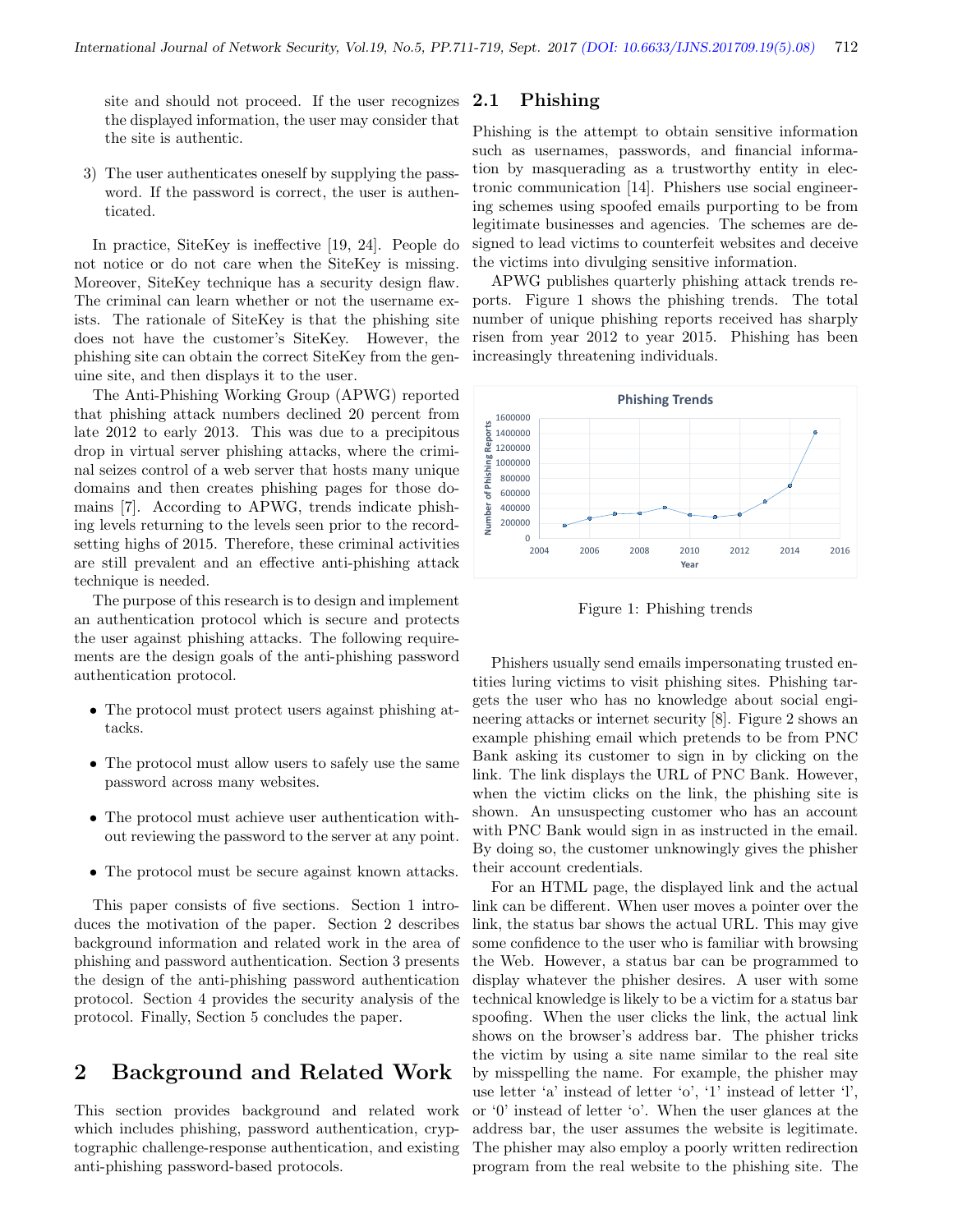#### Dear Valued Customer

As part of our security measures, we regularly screen activity in the PNC Online Banking system. We recently contacted you after noticing an issue on vour account. We requested information from you for the following reason: Our system requires further security question verification.

For verification process, please Sign on by clicking on.

https://www.pnc.com/

Once vou have completed the process, we will send vou an email notifying that your account is available again. After that vou can access vour account online at any time.

Thank vou for banking with PNC Bank.

Figure 2: An example of phishing email

address bar will display the real website address briefly and then it will display the phishing site address. This will make the victim think that displayed website is redirected from the trusted site and trust the displayed site.

Online security warnings have historically failed because users do not understand or believe them. Since phishing is prevalent, new online security warnings have been redesigned. It is difficult to automatically detect phishing with accuracy. Therefore, anti-phishing tools use warnings to alert the users to potential phishing sites, rather than blocking them. There are two types of warnings, namely, passive warning and active warning. A passive warning indicates a potential danger by changing colors, providing textual information, or by other means without interrupting the user's task. However, research has shown that passive warnings are failing users because users often fail to notice them or do not trust them. An active warning, on the other hand, forces users to notice the warning by interrupting them. Many popular web browsers include active phishing warnings since research has shown that passive warnings are often ignored.

Despite growing efforts to educate users and to create better detection tools, users are still susceptible to phishing attacks. Phishing can deceive users because the users are willing to trust websites that appear to be designed well and look familiar.

Many research papers have proposed methods of detecting phishing sites based on URLs of web pages [1, 4, 10, 23]. After confirming that the website is probably a phishing site, a security warning is issued to the user. However, using phishing site detection methods does not guarantee that the algorithms are always accurate.

### 2.2 Password Authentication

thentication model. The user presents the username and and to defend against password phishing [18]. The server

the password to the authenticating entity [13, 20]. The password authentication is commonly used in authenticating the user over the Internet. The server needs to store the user's password in order to authenticate the user [17]. The password must be protected. Storing the password in clear text is inadvisable. This is because a compromised user database file reveals all passwords. The attacker may be able to obtain the password database through an SQL injection attack [2, 12]. Instead, the hash value of the password should be saved. A weakness of using the hash value is that two users with the same password have an identical hash value. Furthermore, the attacker can use a dictionary attack against the entire user database. The best way to protect a password is to employ salted password hashing. The server randomly generates a number called salt and calculates the hash of the salt and the password. Therefore, two users with the same password have different salted passwords. The server stores the salt and the salted password along with other information. Upon logging in, the user supplies the username and the password. The server computes the hash value of the salt and the received password, and then compares the resulting value to the stored hash value. If the two values are identical, the user is authenticated.

Sending a password in clear text is vulnerable to eavesdropping. Using an SSL connection helps protect the conversation during transit. However, it does not prevent phishing attacks.

### 2.3 Cryptographic Challenge-Response Authentication

In this type of authentication, the user and the system share some secret [21]. For two-way authentication, both the user and the system must convince each other that they know the shared secret without transmitting the secret in the clear text over the communication channel. To accomplish this, the server encrypts the randomly generated number or nonce and sends it to the user as a challenge. The user must return a corresponding response which is calculated from decrypting the challenge and encrypting the value derived from the decrypted value. This proves that the user has the ability to decrypt the challenge. Therefore, the user knows the shared secret.

A drawback of the challenge-response authentication is that it can be defeated by man-in-the-middle attacks. For example, the user visits a phishing site and submits his username. The phishing site forwards the user's identity to the genuine site impersonating the user. The server sends a challenge in order to authenticate the user. The attacker presents the challenge to the user to obtain the correct response which is subsequently sent to the server.

### 2.4 Existing Anti-phishing Passwordbased Protocols

Password authentication is the simplest form of an au-Rose et al. present a method to improve password security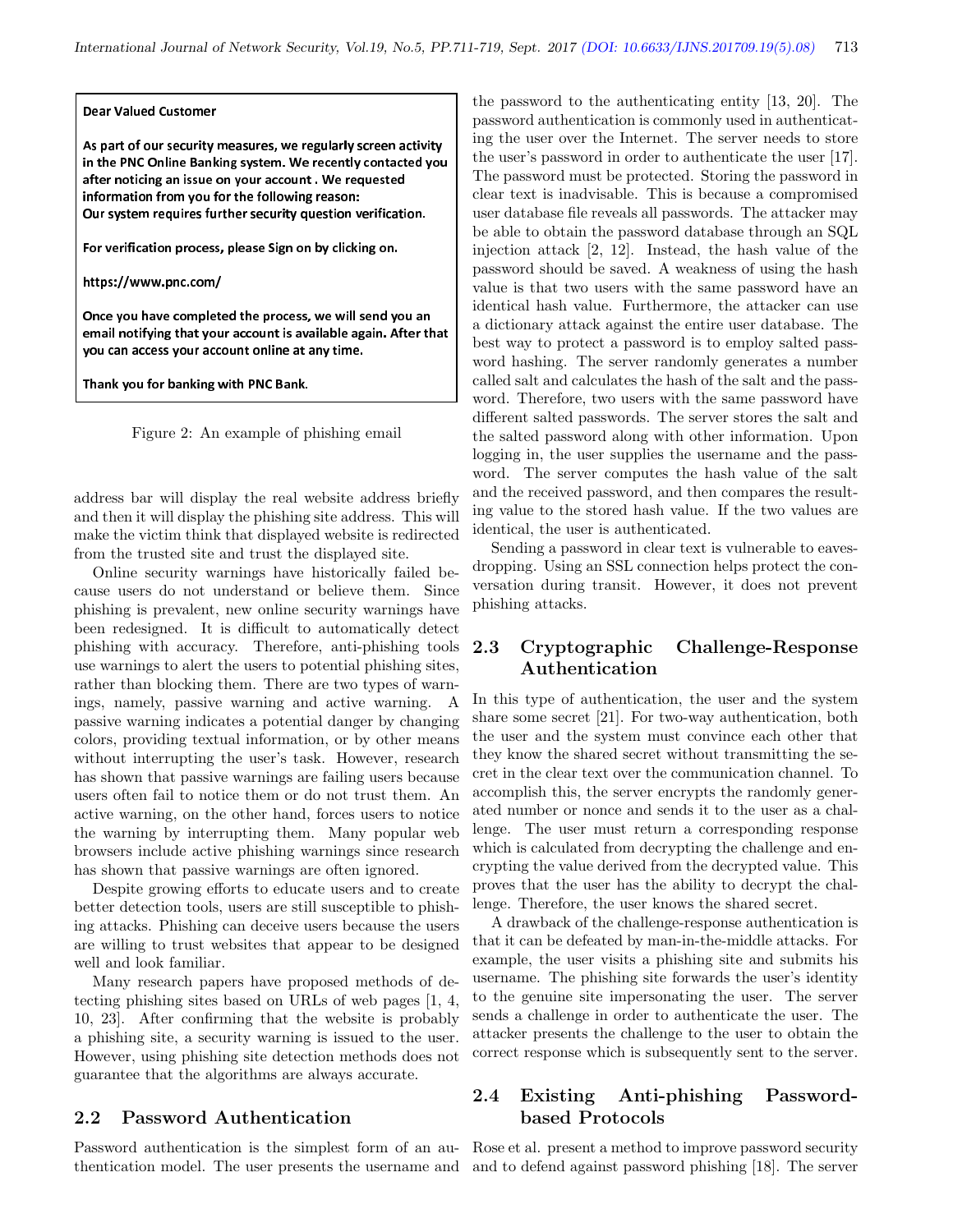stores the hash of the user's password and the domain name. When the user enters the username and the password is prefixed with two escape characters, the browser extension applies a Pseudo Random Function (PRF) to a combination of the password and the domain name. The username and the hash value are sent to the server. The domain name is automatically obtained. If the user enters the credentials on the phishing page, the phisher cannot obtain the clear text password. Moreover, the hash value is different from the one stored on the actual server since the phishing site has a different domain name. Using domain name as salt has a drawback. The attacker may compromise a server under the same domain and may set up a phishing page. The correct salted password can be captured. Since password and domain name remains unchanged, the salted password is the same, making it susceptible to replay attacks.

In [6], a protocol that allows a client to securely use a single password across multiple servers and prevents phishing attacks is proposed. The client can be authenticated without revealing the password to the server at any point. The protocol employs a one-time ticket technique. The client sets the next authentication ticket. The ticket consists of the hash of the random number, the password, and the server name. The client identifies himself by sending the identity. The server challenges with the previously stored random number. Subsequently, the client computes the ticket using the received number. The client also randomly generates a number and uses it to create the next authentication ticket. The client responds with the current ticket, the next challenge random number, and the hash value of the next authentication ticket. Although the clear text password remains unchanged, the ticket changes each time the client is authenticated. This is equivalent to changing the password at the server every time the user signs in, which makes the protocol susceptible to message modification attacks. Consider the scenario where an attacker intercepts the response from the client. The attacker then can create a ticket using his password and replaces the hash value with the one generated from his ticket. The server has no way to verify the authenticity of the hash value. Hence, the attacker can log in.

## 3 Design of the Protocol

This section describes the design of the anti-phishing password authentication protocol. The design objectives and the notions are explained. Then, this section discusses the password storage and the authentication that are designed to meet the objectives.

### 3.1 Design Objectives

The primary objective of this paper is to design an authentication protocol which is secure and protects the user against phishing attacks and other known attacks. The following requirements are the design goals of the antiphishing password authentication protocol.

- 1) The protocol must protect users against phishing attacks.
- 2) The protocol must allow users to safely use the same password across many websites.
- 3) The protocol must achieve user authentication without revealing the password to the server at any point.
- 4) The protocol must be secure against known attacks such as password database attacks, server spoofing attacks, and denied of service attacks.
- 5) The protocol must allow multiple authentication sessions.
- 6) The protocol must be mutual authentication.

### 3.2 Notations

Table 1 shows notations which are used throughout this paper.

| <b>Notations</b> | Descriptions                               |
|------------------|--------------------------------------------|
| C                | Client                                     |
| S                | Server                                     |
| $AD_S$           | Server's address, i.e., IP address         |
| $AD_C$           | Client's address, <i>i.e.</i> , IP address |
| $N_1, N_2, N_3$  | Nonce                                      |
| HMAC(K, M)       | Keyed-hash message authentication          |
|                  | code function, where $K$ is the secret     |
|                  | key and M is the message                   |
| <i>Times</i>     | Session valid time which consists of       |
|                  | the start time and the expiration          |
|                  | time                                       |
| SAC              | Session authentication code                |
|                  | Concatenation operator                     |
| ⊕                | XOR operator                               |

Table 1: Notations and description

#### 3.3 Password Storage

It is crucial that the user's credentials are protected even though the user database has been compromised. The attacker should not gain knowledge from it. Therefore, the password should not be stored or sent as clear text. Traditionally, for each user, the server stores the username, the salt, and the hash value of the salt and the user's password. This protects the user's credentials and defends against dictionary attacks and pre-computed rainbow table attacks. However, both username and password are sent to the server to be authenticated. For a valid username, the server calculates the hash value of the salt and the received password and compares the resulting value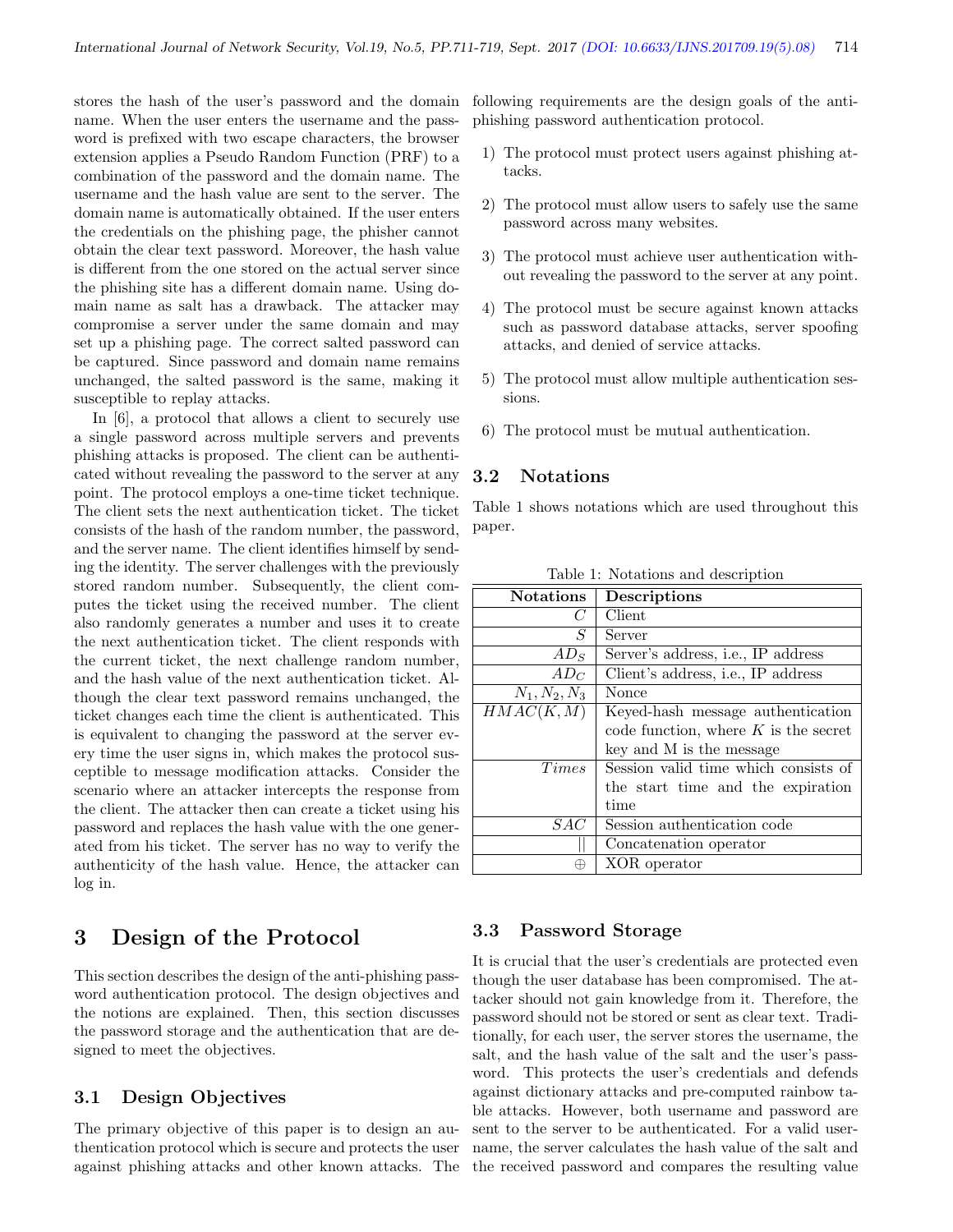with the one stored on the server. Since the actual password is transmitted to the server, the attacker can obtain this information from a compromised server and can use the user's credentials to gain access to other servers. Therefore, the user's password should not be transmitted as clear text.

If the password is hashed at the client machine and sent to the server, the client-side hash logically becomes the user's password. Therefore, it is equivalent to storing passwords in clear text. If the attacker obtained the hash value, the attacker can use it to authenticate to the server. Hence, the server must store a value which is derived from the received value.

To achieve the design objectives, the authenticator must be derived from the user's password and must be server specific. Table 2 shows the user database. Each row consists of username, salt, and masked secret. The salt is credential specific. In other words, each user is randomly assigned a salt. This prevents a dictionary attack on the entire database. The attacker must pick an individual to attack. The masked secret is calculated by XORing the user's secret and the mask. The user's secret is derived from the username, the password, and the Fully Qualified Domain Name (FQDN), i.e., Hash(username || password || FQDN). The mask is the hash value of the server's secret and the user's salt,  $HMAC(K_S || salt)$ . The server's secret is not stored on disk. It is inputted when the server starts. Therefore, a compromised database does not reveal the server's secret or the user's secret.

HMAC is a message authentication code based on a cryptographic hash function [11]. The length of the authentication code is fixed. Only the parties, who have the knowledge of the secret key, can produce a valid message authentication code. The advantage of using HMAC is that the cryptographic hash function generally executes more quickly in software than symmetric and asymmetric ciphers [22].

|  | Table 2: User database |  |
|--|------------------------|--|
|  |                        |  |

| <b>Username</b> | Salt              | <b>Masked Secret</b>              |
|-----------------|-------------------|-----------------------------------|
| u,              | salt <sub>1</sub> | $K_{c1} \oplus HMAC(K_s, salt_1)$ |
| u,              | salt,             | $K_{c2} \oplus HMAC(K_s, salt_2)$ |
| uз              | salt.             | $K_{c3} \oplus HMAC(K_s, salt_3)$ |
|                 |                   |                                   |

#### 3.4 The Protocol

In an insecure network environment, any client can connect to a server. The obvious risk is user impersonation. An attacker can pretend to be another user and obtain unauthorized access. To counter this threat, the server must be able to authenticate the user requesting the service.

Figure 3 summarizes the basic authentication dialog. The following is the brief description of the protocol.

- 1) The client identifies itself to the server by sending the user's ID, the address of the server, and a random value  $N_1$ .
- 2) The server replies back with received information, another random value  $N_2$ , and the start time and the expiration time of the authentication session. Moreover, the server includes the server's authenticator and the Session Authentication Code (SAC).
- 3) The client responds with the user's ID, server address,  $N_2$ , another random value  $N_3$ , Times, the client's authenticator, and the session authentication code.

```
1. C \rightarrow S: |D_C| |AD_S| |N_1
```

```
2. S → C: ID<sub>C</sub>||AD<sub>S</sub>||N<sub>1</sub>||N<sub>2</sub>||Times||Authenticator<sub>s</sub>|| SAC
3. C\rightarrow S: ID<sub>C</sub>||AD<sub>S</sub>||N<sub>2</sub>||N<sub>3</sub>|Times||Authenticator<sub>c</sub>||SAC
      Authenticator<sub>s</sub> = HMAC(K_c, ID_c | |AD_s| |N_1| |N_2| |Times)Authenticator_c = HMAC(K_c, ID_c||AD_s||N_2||N_3||Times)
                   SAC = HMAC(K<sub>S</sub>, ID<sub>C</sub> | AD<sub>C</sub> | N<sub>2</sub> | Times)
```
Figure 3: Summary of the authentication exchanges

When the user connects to a server to use a service, the client software  $C$  in the user's computer requests the username and password, and then sends a message to the server  $S$  that includes the user's ID, the server's address, and the random nonce  $N_1$ . The server first verifies if the requested server's address belongs to the server, and checks its database to see if the user exists. If the user is in the database, the server obtains the salt and the masked secret of the user. The mask is generated from hashing the server's secret and the user's salt. The resulting value is then XORed with masked secret to obtain the user's secret. Next, the server randomly generates another nonce  $N_2$  and sets the start time and the expiration time for the authentication session.

The server constructs the response message which includes user's ID, the server's address, the received nonce  $N_1$ , the generated nonce  $N_2$ , and the times. The server authentication which is used to authenticate itself to the client is computed using the HMAC algorithm with the response message and the user's secret. The session authentication code for the session is also generated using the HMAC algorithm with the server's secret and the message which includes the user's ID, the client address, the nonce  $N_2$ , and the times. The server sends the response message, the server authentication, and the session authentication code. After replying, the server can discard the calculated values.

When the client receives the response, the client verifies that the response is corresponding to the request by checking if the response message contains the requested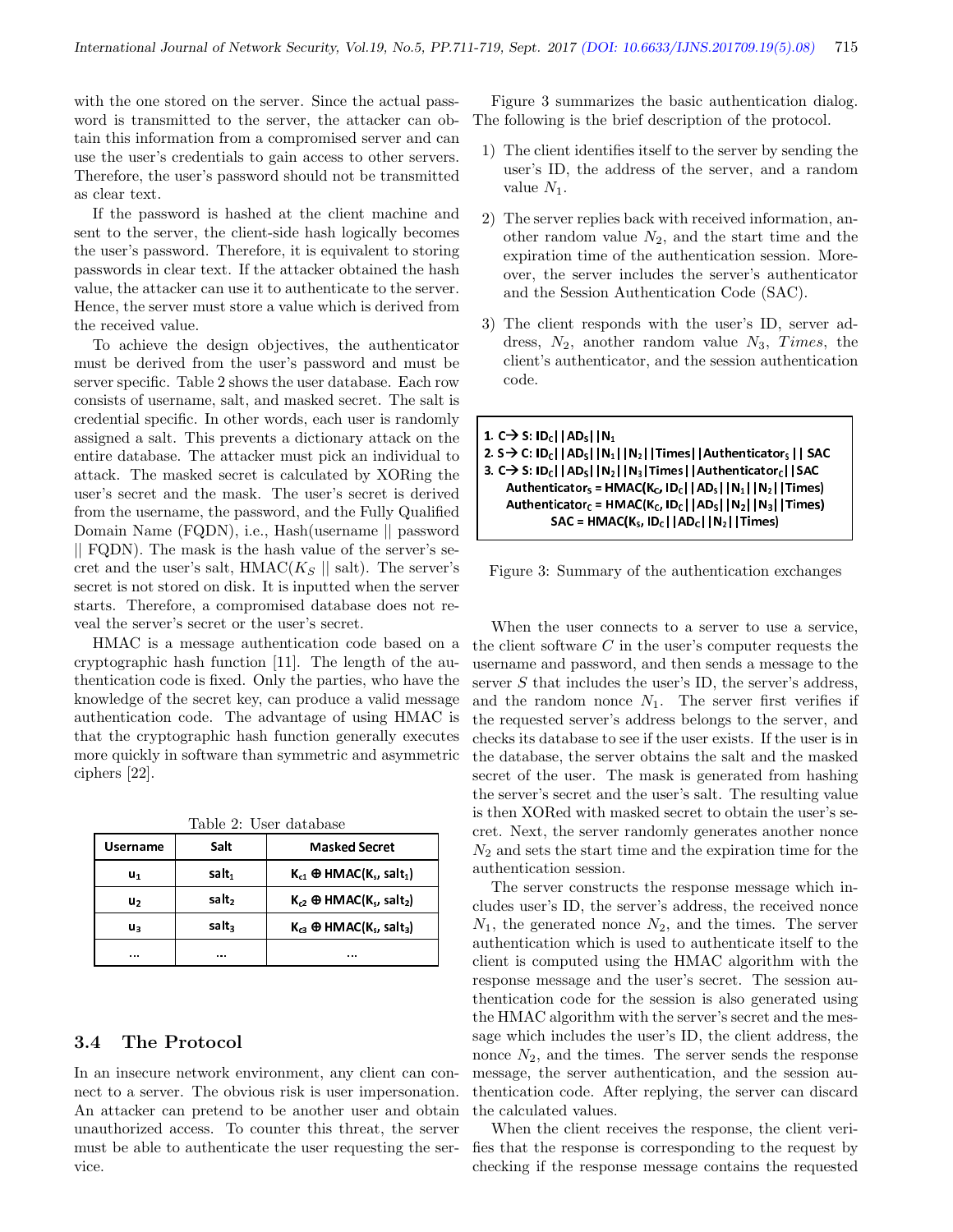information. The server authenticator is then verified. A valid server authenticator proves that the server knows the user's secret. Now that the client has the challenge information, authenticating itself can be done next. The client creates a response message which consists of the user's ID, the server address, the received nonce  $N_2$ , the nonce  $N_3$ , and the times. The client also creates the client authentication by using the HMAC algorithm with the response message and the user's secret key. Subsequently, the client sends the response message, the client authenticator, and the session authentication code to the server.

Upon receiving the response, the server checks to ensure that the response is intended for the server and has not expired. If the user's ID is in the database, the server derives the user's secret from the masked secret, the user's salt, and the server's secret as previously described. Afterward, the server verifies the client authenticator. Successful verification implies that the user knows the password which is a crucial component in creating the client secret. The server then validates the session authentication code. A valid SAC is the SAC which has not expired and has not been used. The server saves the SAC which has been used to the user's SAC list. Future sessions will be checked against this list to ensure that the SACs are used only once. To perform the validation task efficiently, expired SACs are removed from the SAC list.

Table 3 summarizes the justification for each of the elements in the protocol.

## 4 Security Analysis

This section analyzes the security of the proposed protocol which includes the security of passwords, security of the server's secret key, and security of the communication protocol.

#### 4.1 Security of Passwords

The obvious approach to password attack is to guess the password. The two most common methods of guessing passwords are brute-force attacks and dictionary attacks. These two types of attacks can be performed online or offline as described in the following section.

#### 4.1.1 Online Brute-Force and Dictionary Attacks

In the brute-force approach, the attacker tries all possible passwords. On average, an attacker will have to try half of all possible combinations before finding the correct password. To defend against such an attack, the password length policy must be enforced. The password must be at least eight characters long. A longer password is a better password. Moreover, for online password guessing, the system should be configured to slow the attack by delaying between successive login attempts and limiting the number of unsuccessful attempts before disabling the account for a period of time or indefinitely until the account is reset.

The attacker impersonates the user and attempts to log in on a server by trying all passwords in an exhaustive list called a dictionary. An online dictionary attack feeds a server with thousands of username and password combinations. To protect against dictionary attacks, the user must use a strong password which can be enforced by access policy. Guidelines that are designed to make passwords less easily discovered by intelligent guessing and cracking tools include using complex passwords with an appropriate length. A complex password is a password which uses several types of keyboard characters. As a result, complex passwords are unlikely to be in the attacker's dictionary. The number of unsuccessful login attempts should also be limited as aforementioned.

#### 4.1.2 Offline Brute-Force and Dictionary Attacks

The attacker obtains the user database and attempts to perform offline brute-force attacks or dictionary attacks. Each entry in the user database consists of the username, the salt, and the masked secret. The masked secret is calculated from the user's secret and the mask. However, the mask is user specific and depends on the server's secret. Therefore, this makes it impossible to use lookup tables and rainbow tables to crack the password.

#### 4.2 Security of the Server's Secret Key

The server's secret key is used to create the user mask and the session authentication code using the HMAC algorithm. The user mask is not stored in the user database. It is XORed with the user's secret. If the attacker obtains the user database, the mask is not readily available. However, the attacker can register an account. Since the attacker can compute his own secret key, the mask can be obtained. Breaking the server's secret key would only compromise all users' secrets on a specific server. However, if the attacker breaks the server's secret key without having the user database, the attacker will not be able to impersonate other users. The security of the server's secret key depends entirely on the security of the HMAC algorithm.

Attacks on HMAC can be grouped in two categories, namely; brute-force attacks and cryptanalysis. The level of effort for brute-force attack on the HMAC algorithm has a similar level to that for symmetric encryption algorithms. Cryptanalysis attacks on the HMAC algorithm. The security of the HMAC depends in some way on the cryptographic strength of the underlying hash function. HMAC is considered secure. Therefore, it is computationally infeasible for the attacker to derive the server's secret key.

### 4.3 Security of the Communication Protocol

The authentication exchanges are done over the HTTPS protocol. However, the proposed authentication protocol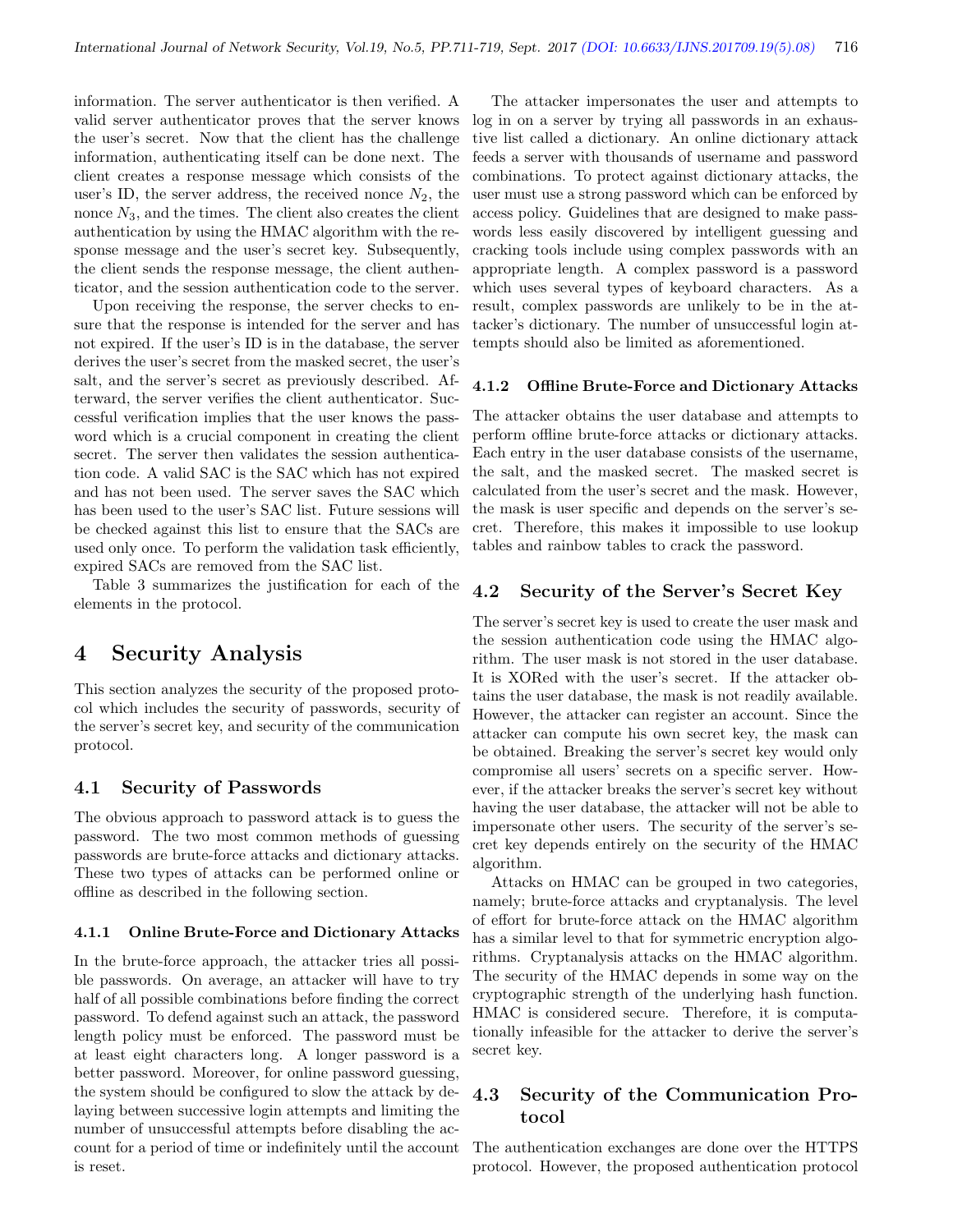| Message 1                   | Client requests an authentication session                                                |  |  |
|-----------------------------|------------------------------------------------------------------------------------------|--|--|
| $ID_C$                      | Tells the server's identity of the user from this client                                 |  |  |
| $AD_S$                      | The perceived server's address by the client, i.e., the IP address                       |  |  |
| $N_1$                       | A random value to be repeated in message 2 to assure that the response is fresh and      |  |  |
|                             | has not been replayed by the attacker                                                    |  |  |
| Message 2                   | Server returns a session and authenticates itself to the client                          |  |  |
| $ID_C$                      | Indicates the rightful owner of the session                                              |  |  |
| $AD_S$                      | The server's address                                                                     |  |  |
| $N_1$                       | Nonce from message 1                                                                     |  |  |
| $N_2$                       | A random value to ensure that the response is fresh. It is also used to generate the     |  |  |
|                             | ticket authentication code                                                               |  |  |
| <i>Times</i>                | Provides time sensitive authentication                                                   |  |  |
| Authentication <sub>S</sub> | Proves that the server knows the client's secret and the information has not been mod-   |  |  |
|                             | ified                                                                                    |  |  |
| SAC                         | The session authentication code to be repeated in message 3 to ensure that the session   |  |  |
|                             | is authentic and is used only once within the time limit                                 |  |  |
| Message 3                   | Client authenticates itself to the server                                                |  |  |
| $ID_C$                      | Indicates the rightful owner of the ticket                                               |  |  |
| $AD_S$                      | The client's perceived server address which allows the server to have many addresses     |  |  |
| $N_2$                       | Nonce from message 2 to prevent a replay                                                 |  |  |
| $N_3$                       | A random value to ensure that response is fresh. It is also used to generate the session |  |  |
|                             | authentication code                                                                      |  |  |
| Times                       | The value from message 2 to provide a time period of the session                         |  |  |
| $Authoricator_C$            | Proves that the user knows the password and the information has not been modified        |  |  |
| SAC                         | The value from message 2 is used to verify that the message is authentic                 |  |  |

Table 3: Rationale for the elements of the protocol

is also analyzed when the authentication exchanges are done over an insecure channel.

#### 4.3.1 Eavesdropping Attacks

Since the authentication exchanges are performed over the HTTPS protocol, the eavesdropper cannot obtain the authentication messages. Hence, the attacker cannot learn any information. Without a secure connection, the authentication exchanges may be eavesdropped and the attacker is able to obtain messages. The attacker cannot learn the password because it is not sent to the server. However, non-secret values including the ID of the user, server's address, nonce, and times are revealed. Learning these values does not make the protocol vulnerable. The remaining values are the server's authenticator, the client's authentication, and the session authentication code. These values are generated using HMAC. As previously discussed, HMAC is secure. Therefore, the protocol is secure against eavesdropping attacks.

#### 4.3.2 Message Replay Attacks

The SSL/TLS communication is protected against replay attacks using MAC which is computed using the secret and the sequence number. Therefore, the replayed message is detected as a duplicate. Replaying the entire session is not possible since the master secret is generated using the pre-master secret, the client and the server's

random data. Even without SSL, the protocol prevents the replay attacks. When the user has been authenticated, an attacker may be able intercept the message in Step 3 and establishes another session. Since unexpired SACs are saved, the replayed message will contain a used SAC. Therefore, the attacker's session will not be authenticated. Hence, the protocol protects against replay attacks.

#### 4.3.3 Message Modification Attacks

For this type of attack, an attacker attempts to modify a message transmitted between the client and the server to discover the client's password or to gain unauthorized access. Modifying an SSL data stream will cause an error in the packet. The attacker will not gain knowledge of the user's password or unauthorized access. For an insecure channel, the message exchanges in Step 2 and Step 3 are protected by the authenticator and the session authentication code. Without the knowledge of the password and the server's key, the verification will fail.

#### 4.3.4 Denial of Service Attacks

This paper limits the scope of the denial of service attacks to the level of authentication, not the underneath layers. The proposed authentication is stateless which means that the server does not need to remember any challenge values. There is no extra resource reserved for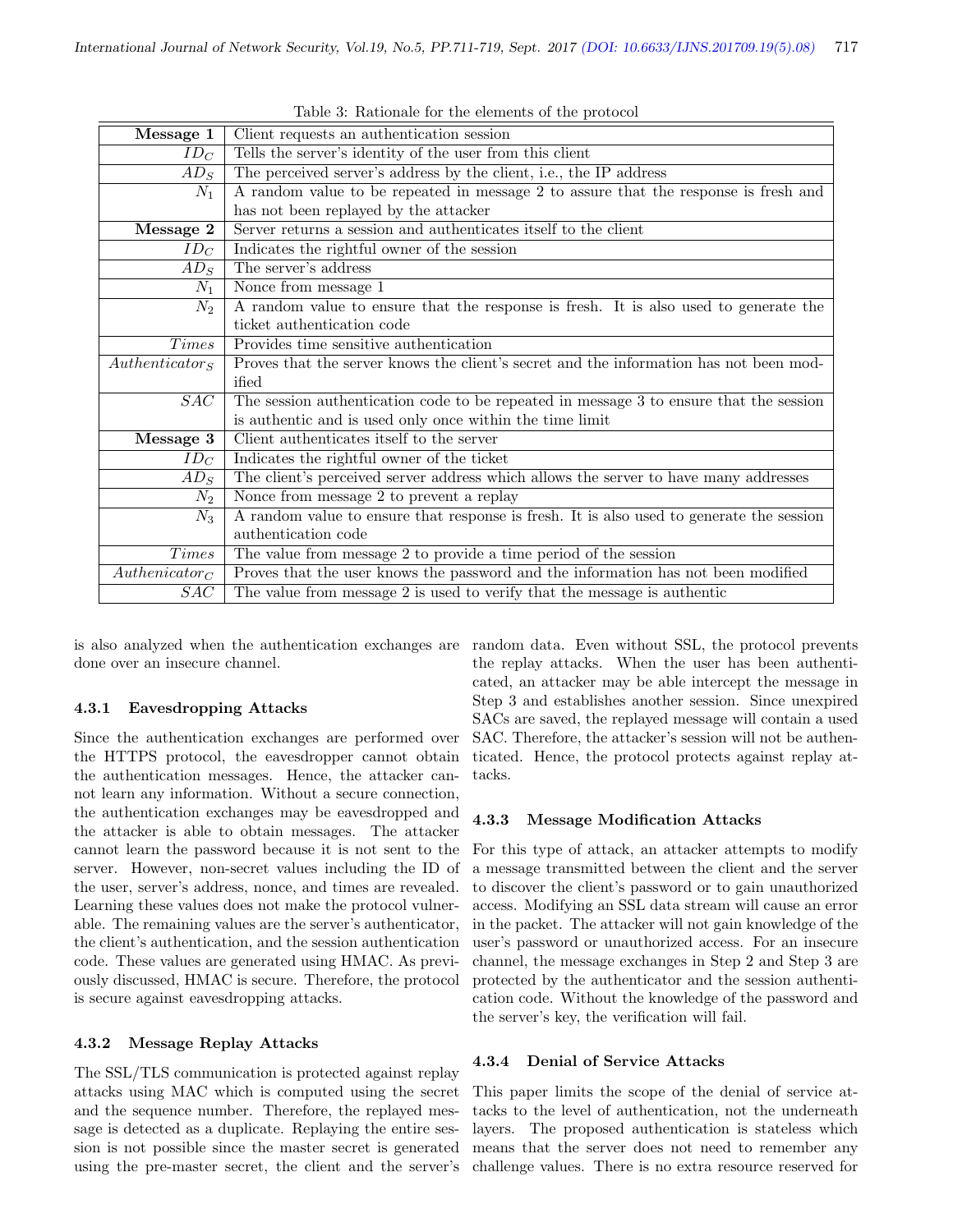the user. The server can securely and correctly verify the user in Step 3. The server challenge information is implicitly calculated into the server authentication code.

#### 4.3.5 Phishing Attacks

In phishing attacks, the attackers make an attempt to obtain sensitive information such as user credentials and credit card details. Phishing is typically carried out by social engineering techniques such as email spoofing and instant messaging to deceive users. The victims receive fraudulent messages which appear to come from a trustworthy entity. The message usually directs the victim to an authentic-looking website which lures the victim to enter sensitive information. The proposed method protects the user against phishing attacks. Since the attacker does not have knowledge of the user's credentials, it cannot create a valid server authenticator. The address of the attacker is different from the address of the server. Verification will not be successful.

#### 4.3.6 Man in the Middle Attacks

In this type of attack, the traffic between the client and the server goes through the attacker. The attacker is capable of capturing the traffic, modifying it, and replaying the modified traffic. This may be in the form of active phishing where the attacker entices the victim to enter confidential information on the impersonated website and the attacker actively modifies the information and supplies it to the server. In Step 1, the server's address will be the attacker's address. This is because the server's address is automatically obtained. The attacker will modify it to the real server's address. In Step 2, all values in clear text can be altered. However, the server authenticator and session authentication code cannot be modified without the client's secret key and the server's secret key, respectively. Therefore, when the user verifies the server authenticator, the verification process results in failure.

# 5 Conclusions

Password-based authentication is still widely used. However, it may be vulnerable to phishing attacks. The proposed protocol attempts to address this issue by implementing mutual authentication which both client and server must prove that they know the shared secret. A two-factor authentication which includes the knowledge factor and location factor is also used. The proposed protocol also applies a challenge-response authentication in which both server nonce and client nonce are used. This ensures that previous authentications cannot be reused in replay attacks. Moreover, the protocol utilizes timestamps to ensure exact timeliness. Finally, the server can be implemented in a stateless manner during the authentication.

In order to protect the user against phishing attacks, when the user initiates the login process, the user's secret is dynamically derived from the username, the password, and FQDN. If the user is on the phishing site, the user's secret is generated incorrectly. As a result, the verification process would safely fail. The attacker is not able to obtain the user's credentials or perform a transaction on behalf of the user. Therefore, the proposed anti-phishing password authentication protocol automatically protects users from attackers who try to obtain the user's password or make transactions against the user's interest as illustrated in the security analysis.

# Acknowledgments

This study was supported by the National Institute of Development Administration (NIDA), Thailand. The author gratefully acknowledges the anonymous reviewers for their valuable comments.

## References

- [1] A. A. Ahmed and N. A. Abdullah, "Real time detection of phishing websites," in 2016 IEEE 7th  $An$ nual Information Technology, Electronics and Mobile Communication Conference (IEMCON'16), pp. 1–6, Oct. 2016.
- [2] M. Stampar, "Inferential sql injection attacks,"  $In$ ternational Journal of Network Security, vol. 18, no. 2, pp. 316–325, 2016.
- [3] J. Chen and C. Guo, "Online detection and prevention of phishing attacks," in Proceedings of The First International Conference on Communications and Networking in China, pp. 1–7, Oct. 2006.
- [4] A. Y. Daeef, R. B. Ahmad, Y. Yacob, and N. Y. Phing, "Wide scope and fast websites phishing detection using urls lexical features," in 2016 3rd International Conference on Electronic Design (ICED'16), pp. 410–415, Aug. 2016.
- [5] S. Egelman, L. F. Cranor, and J. Hong, "You've been warned: An empirical study of the effectiveness of web browser phishing warnings," in Proceedings of the ACM SIGCHI Conference on Human Factors in Computing Systems (CHI'08), pp. 1065–1074, New York, NY, USA, 2008.
- [6] M. G. Gouda, A. X. Liu, L. M. Leung, and M. A. Alam, "Spp: An anti-phishing single password protocol," Computer Networks, vol. 51, pp. 3715–3726, Sept. 2007.
- [7] Anti-Phishing Working Group, Phishing Activity Trends Report, Dec. 2016. (http://www. antiphishing.org/resources/apwg-reports/)
- [8] S. Gupta, A. Singhal, and A. Kapoor, "A literature survey on social engineering attacks: Phishing attack," in Proceedings of the International Conference on Computing, Communication and Automation (ICCCA'16), pp. 537–540, Apr. 2016.
- [9] T. N. Jagatic, N. A. Johnson, M. Jakobsson, and F. Menczer, "Social phishing," Communication of ACM, vol. 50, pp. 94–100, Oct. 2007.